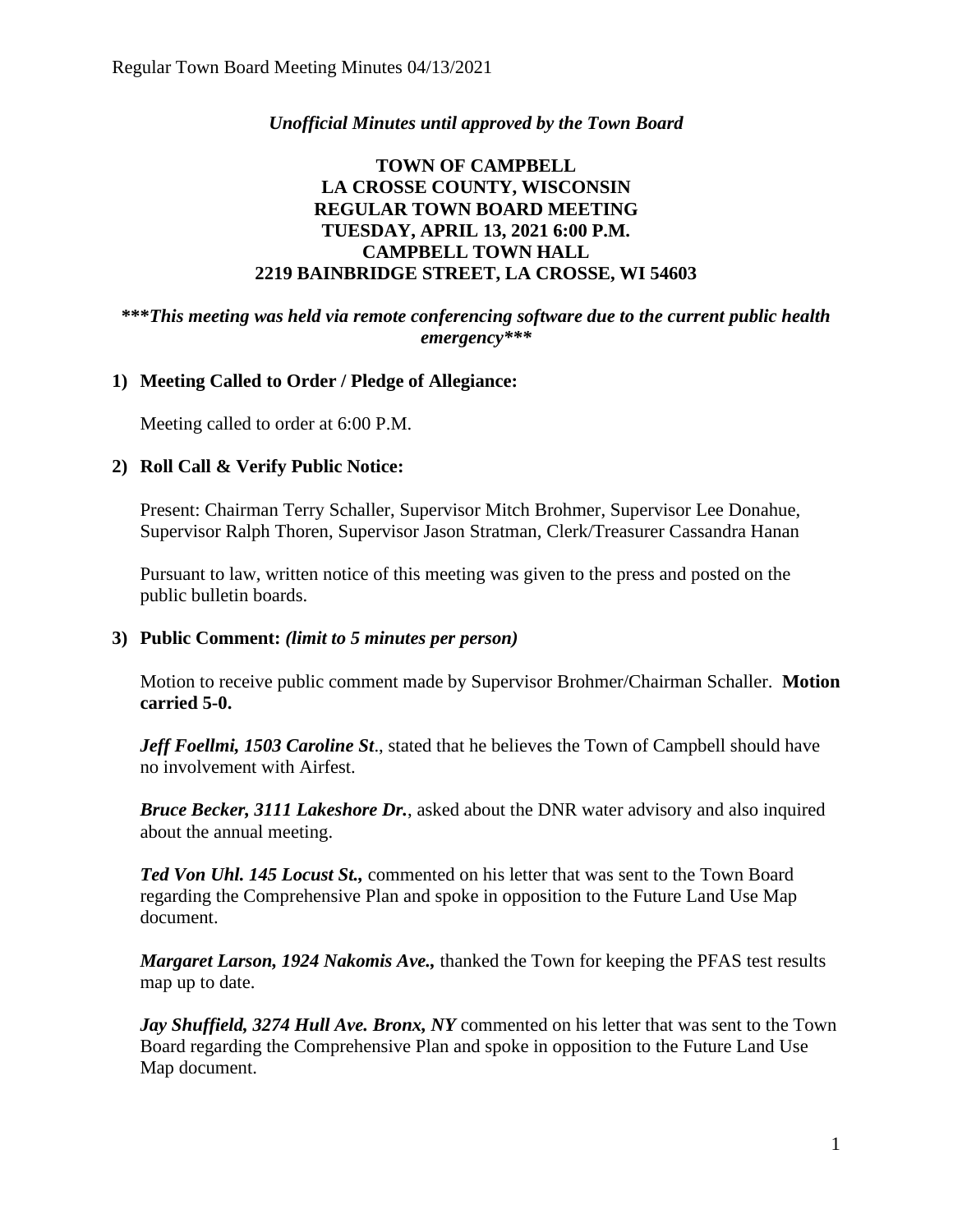*Steve Pintz, Maintenance Foreman,* asked the Board to consider allowing employees to conduct brush chipping without wearing masks.

Clerk Hanan called twice for anyone else that wished to provide public comment.

Chairman Schaller congratulated Joshua Johnson, Ralph Thoren, and Jason Statman on winning the spring election.

Motion to close public comment made by Supervisor Donahue/Chairman Schaller. **Motion carried 5-0.**

- **4) Consent Agenda: (All items listed are considered routine and will be enacted with one motion. There will be no separate discussion of these items unless a Board member so requests, in which case the item will be removed from the Consent Agenda and be considered on the Regular Agenda).**
	- **A) Approval of Minutes:** Regular Board Meeting 03/09/2021
	- **B) Plan Commission Meeting Recommendations:** Resolution #2021-2 Resolution to Recommend Adoption of Comprehensive Plan
	- **C) Payment of Bills:**

Motion to approve the Consent Agenda made by Supervisor Brohmer/Supervisor Donahue. **Motion carried 4-1. Chairman Schaller voted "no"**

#### **5) Business:**

**A)** Consideration of a request to hold a "Sun Run and Solar Plunge benefitting the Special Olympics" event on June 5, 2021. (Clerk)

Kerry Gloede from the City of La Crosse Parks & Recreation department spoke regarding the event. Police Chief Gavrilos had no concerns with the event.

Motion to approve the event request made by Supervisor Donahue/Chairman Schaller. **Motion carried 5-0.**

**B)** Ordinance #2021-2 An Ordinance to Adopt the Town of Campbell Comprehensive Plan. (Clerk)

There was discussion about the Future Land Use map and its purpose. The rezoning process was also discussed.

Motion to approve Ordinance #2021-2 on a roll call vote made by Supervisor Brohmer/Supervisor Stratman. **Chairman Schaller-no Supervisor Brohmer-yes Supervisor Donahue-yes Supervisor Thoren-yes Supervisor Stratman-yes. Motion carried 4-1.** 

**C)** General updates on DNR water advisory. (Donahue)